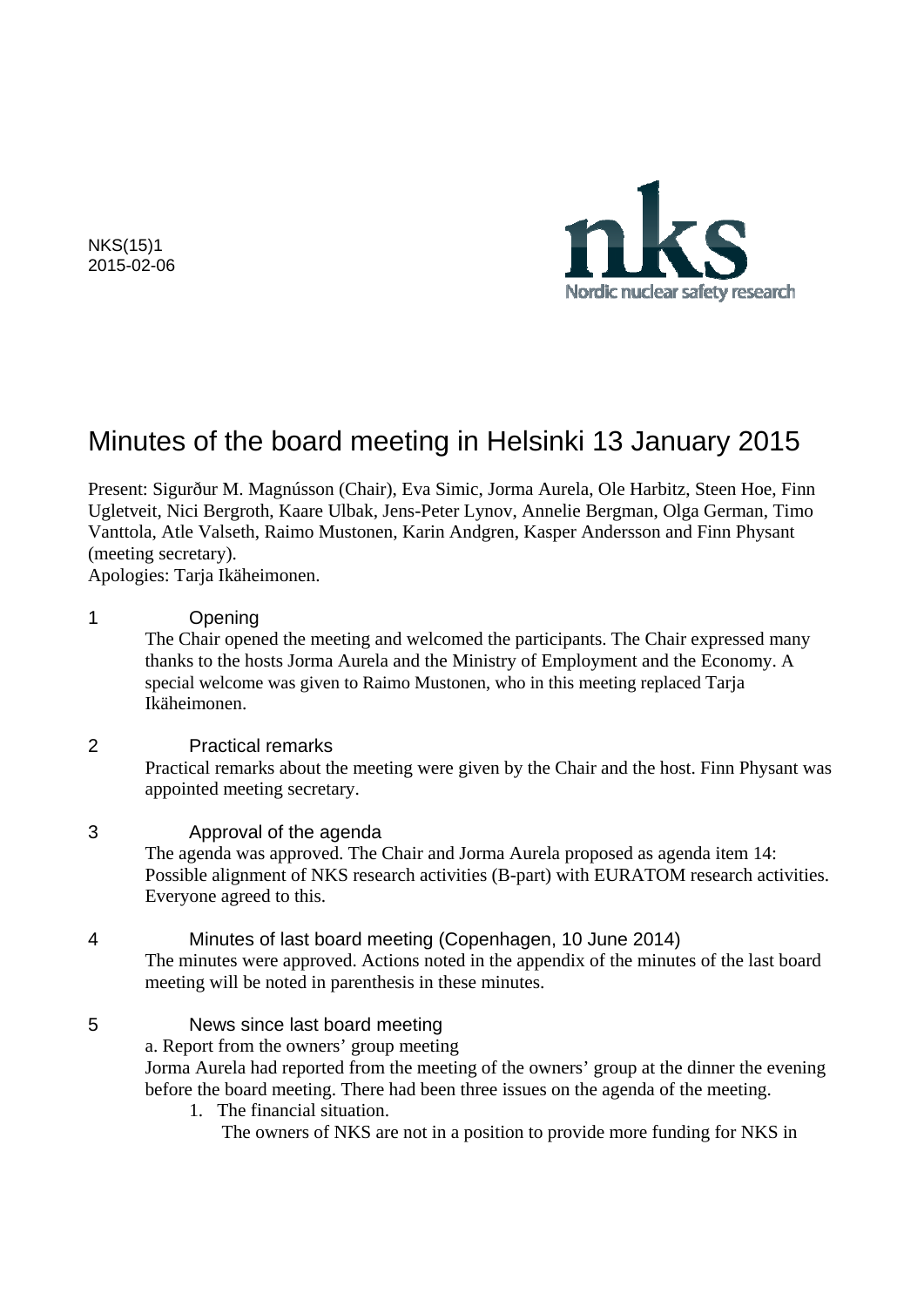2015. Therefore the funding of R&B-activities needs to be reduced to about 3,4 MDKK for each area in order to have a reserve of about 1 MDKK.

2. Chairmanship of NKS.

 There is an agreement that Sigurður Magnússon chairs the NKS to the end of 2016. The owners unanimously decided that he would continue as Chair of NKS from 2017 to the end of 2018.

- 3. Possible alignment of NKS research activities (B-part) with EURATOM research activities. Jorma Aurela proposed that NKS looks at the possibility to align NKS research activities (B-part) with EURATOM research activities. The owners agreed to address the proposal at the board meeting (see item 14 Other issues).
- b. News from board members' organisations

The members informed each other about relevant news.

c. Administrative news

Finn Physant informed the board that the policy document "This is NKS" had been updated according to the decision from the last board meeting. Karin Andgren presented a proposal for harmonization of R-research areas in different texts: "This is NKS", new 2015 folder, "Covered topics", web site NKS-R texts and CfP material (action C). The board took note of this.

Finn Physant noted that the "NKS Administrative Handbook" is still valid and updated. The handbook will be updated if needed.

Finn Physant presented the revision of the "Handbook for NKS applicants and activity leaders" especially the section "Who can apply" (action C). The formulation "The activity should involve organisations from at least 3 Nordic countries" was not found to be sufficiently specific, the intention being that a **proposal** should involve **applicant partners** from at least 3 Nordic countries even though only two countries can be accepted for Rproposals in special circumstances i.e. only competance in two Nordic countries. Further, a request had been made independently by two applicants in connection with writing of proposals for CfP 2015 for more clarity on how to apply proposal templates for proposals for continuation of ongoing activities. It was concluded that the PC's will provide the board with a proposal for revision of the current texts "Handbook for NKS applicants and activity leaders" (with special attention to sections 1.1, 1.4 and 2.4 as pointed out by Finn Ugletveit), "Instructions for applicants" and other relevant CfP material. A proposal for these revisions will be distributed by the end of March 2015 with a deadline for comments of end of April 2015.

It was suggested by Kaare Ulbak, that proposals for continuation of ongoing activities should in the future be required to contain a detailed overview of progress by the time of the new proposal on milestones and deliverables stated in the contract of the ongoing activity. It was felt that this would enhance reviewers' overview of the potential usefulness of continuation of the activity, and it was agreed that the PC's would address this in the design of proposal forms for CfP 2016 as well as in guidance texts for the call.

#### 6 Financial status

Finn Physant presented the distributed material: Financial status report and financial programme specification, both dated 15 December 2014 and both including the wording "Contracts signed, but not paid" (action B). At this date the reserve was estimated to approximately 1,27 MDKK. Solely due to the last month's development in exchange rates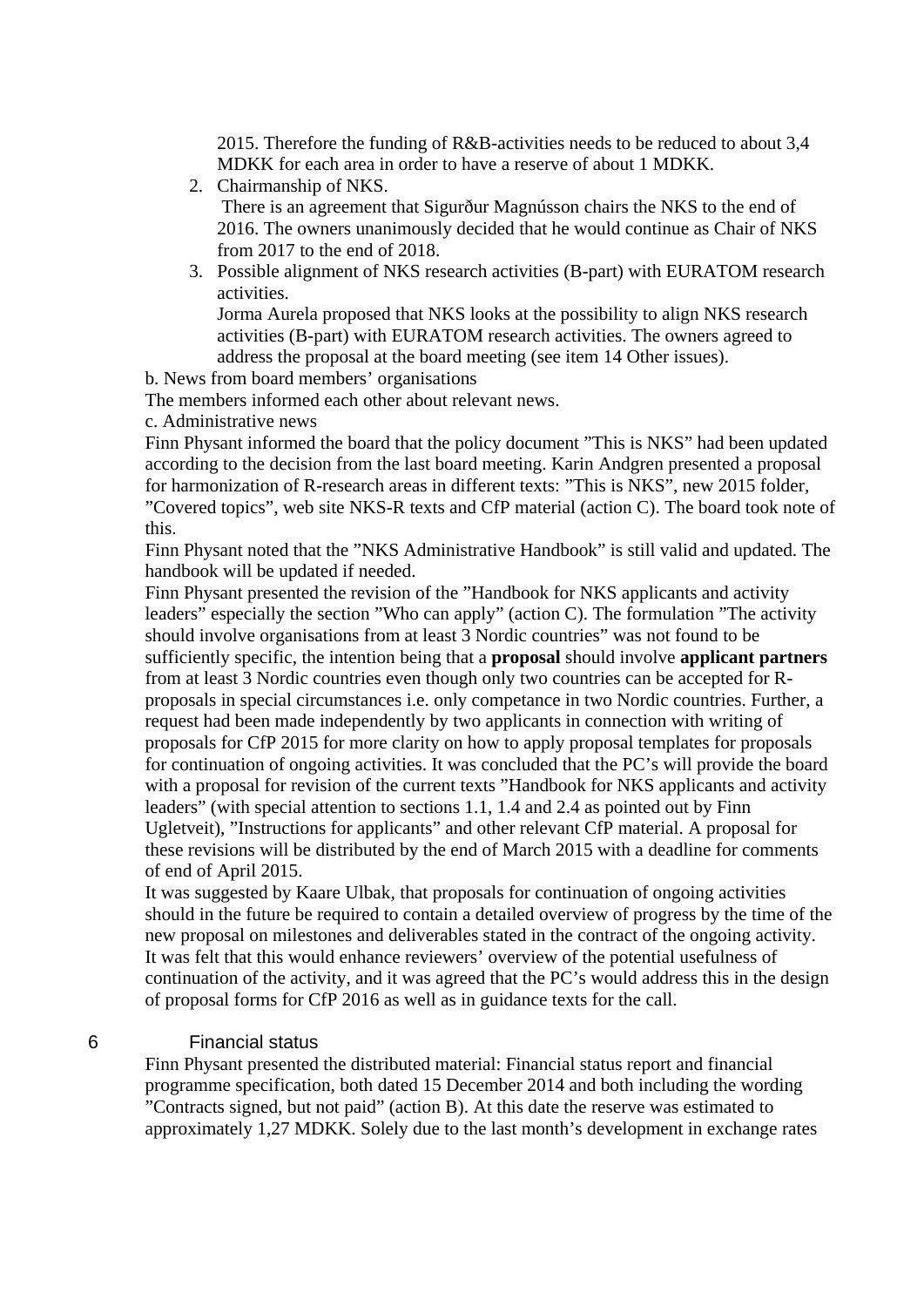the reserve must now be calculated approximately 0,41 MDKK lower. – The board took note of the financial situation.

#### 7 Agreements

The following four agreements were prepared for the board's decision: -R-part programme manager 2015 with Vattenfall -B-part programme manager 2015 with DTU Nutech -secretariat until 30 June 2016 with FRIT and -auditing for the accounts of 2014 with Dansk Revision. All these agreements were approved.

#### 8 R-part: status and new activities

The PC-R presented the status of the ongoing activities. The work under NKS-R is progressing according to plan. All activities initiated in 2013 have been finally reported and there are no unfinished activities from earlier years. Twelve final reports for four NKS-R activities have been published since the last board meeting. Two seminars have been carried out since the last board meeting and two seminars will be carried out in January 2015. The PC-R presented the evaluation results and funding recommendation for CfP 2015 a total of 16 proposals were received. After some discussion, the board agreed to fund the following activities in 2015 (all amounts in kDKK):

| LESUN         | 600 |
|---------------|-----|
| <b>PLANS</b>  | 400 |
| MODIG         | 300 |
| L3PSA         | 340 |
| ADdGROUND     | 500 |
| DECOSE        | 460 |
| ATR           | 300 |
| <b>COPSAR</b> | 500 |

The total budget for these 8 activities is 3400 kDKK.

#### 9 B-part: status and new activities

The PC-B presented a status report for ongoing activities. The activities are progressing well. All activities started before 2014 are finalized. Of the twelve 2014 activities, 7 have been finalized, while 5 are expected to be finalized shortly. In addition to the final reports received from completed activities, a report has been received and published on the NKS website on a new voxel phantom available from NKS phantom library. This extra report describes a (for NKS cost-free) further development related to the 2011 NKS-B activity PIANOLIB. Three NKS-B seminars have been carried out in 2014.

The PC-B presented the evaluation results and funding recommendation for CfP 2015 – a total of 13 (of them 6 continued) proposals were received. After some discussion the board agreed to fund the following activities in 2015 (all amounts in kDKK):

| FAUNA              | 345 |
|--------------------|-----|
| NORCON             | 544 |
| <b>STANDMETHOD</b> | 317 |
| EFMARE             | 408 |
| GAMFAC             | 417 |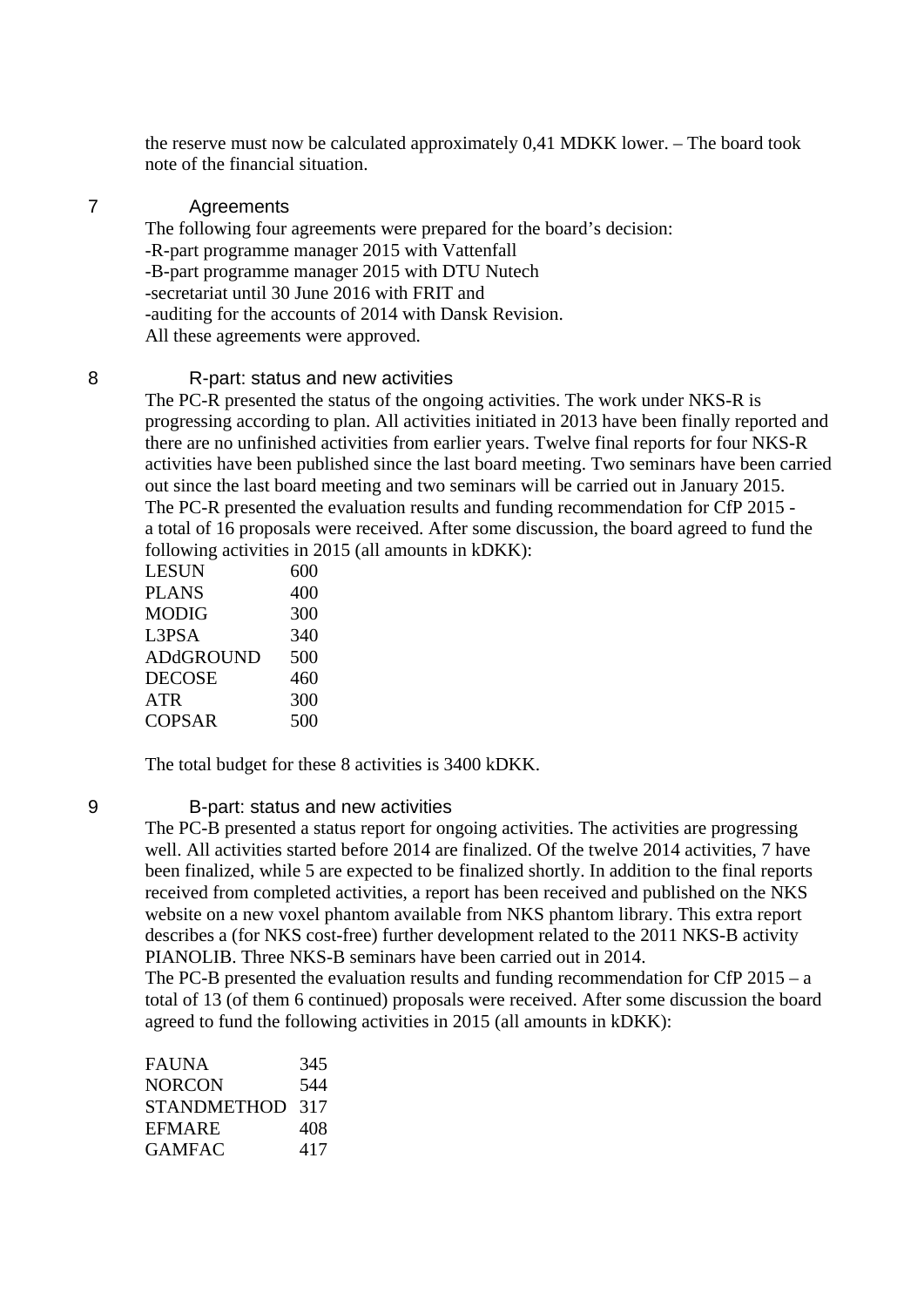| RAPID-TECH      | 317 |
|-----------------|-----|
| NORCOP-COAST    | 145 |
| <b>IDEA</b>     | 181 |
| <b>CONCORE</b>  | 363 |
| <b>NUFORNOR</b> | 363 |

The total budget for these 10 activities will be 3400 kDKK.

Ole Harbitz suggested that a statement regarding max duration of projects and maximum yearly and total funding, which could be expected for a NKS activity should be included in the instructions for applicants. This should apply to both the R and B areas. The PC's will propose such a statement at the next board meeting.

#### 10 Budget for 2015

Finn Physant presented the distributed budget proposal of 2 January 2015. – Only one revision had been made – the contribution from Fennovoima had been raised to 7,750 EUR according to the confirmation from Nici Bergroth. - All contributions were noted to and confirmed by the owners' and co-financiers' representatives. - Olga German confirmed that the contribution from Forsmark is raised with 3% compared to 2014 (to 13,150 EUR), whereas the contribution from Ringhals will be the same as in 2014 – namely 12,000 EUR. Olga German will soon inform Finn Physant about this year's contribution from OKG (a 3% raise to 12,450 EUR is now expected). - The budget approved by the board is attached in appendix A.

Finn Ugletveit asked for a more readable presentation of the figures concerning the reserve. This new presentation is included in appendix A.

It was discussed, which size the reserve should have. It was decided to take up this question during the June meeting with the auditor's participation.

#### 11 **Information activities**

Finn Physant informed the board about the status of the new website, which was opened in May 2012, NewsLetters etc. The new website is still considered to be a good everyday working tool. User statistics have now been obtained for more than two years and were presented. There is a clear tendency that electronic news and special events (meetings, seminars etc.) attract more website users. Three NewsFlashes and one NewsLetter have been distributed since the last board meeting including news on the last board meeting, CfP 2015, new reports, upcoming seminars etc. There is a list of approximately 480 e-mail adresses, to which the electronic letters are sent. A new and updated version of the pamphlet "Nordic Nuclear Safety Research" will be published 2015.

12 NKS seminar on current trends in nuclear and radiological safety 2016 A program committee for the NKS seminar  $12<sup>th</sup>$ -13<sup>th</sup> January 2016 has been formed. The members are: Patrick Isaksson (SSM), Eldri Holo (NRPA), Ulla Ehrnsten (VTT) and Kresten Breddam (SST).The PC-R presented the outcome of the first program committee meeting. Working title of the seminar is: " Nuclear risk assessment and preparedness: the Nordic view", sub-title: "Lessons learned from Fukushima and how do we proceed". The idea is to include six to seven sessions with different themes/topics. There could be key note speaker(s) for each session + international aspect (e.g. experiences from Fukushima) + presentation of relevant NKS activity(ies). Target group: NKS objective is networking for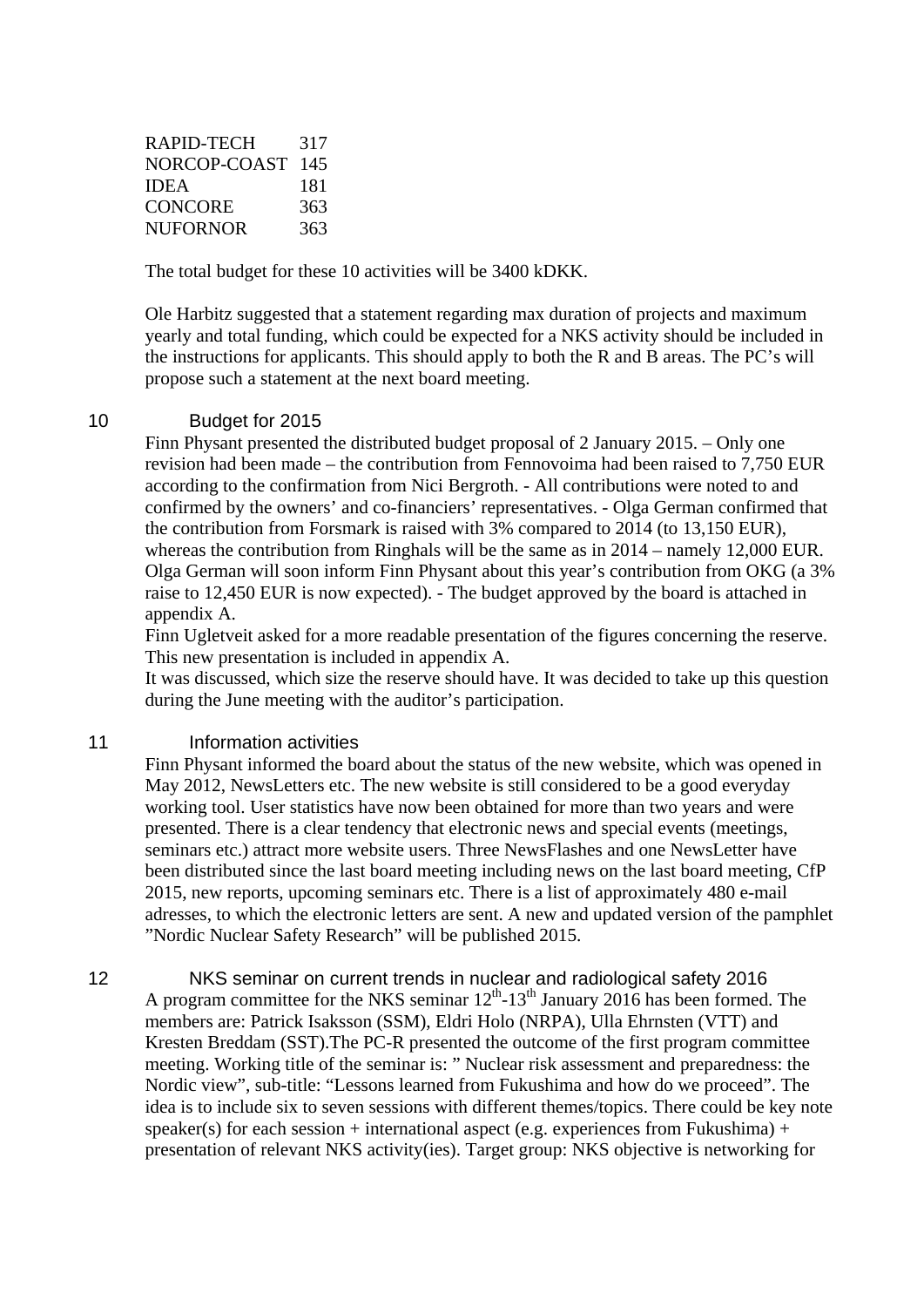the Nordic countries. The target group is both young and more senior professionals, both RnB side and both industry and academia. (I.e. the target group is broad, with focus on Nordic networking). Suggested venue is Finlandshuset in Stockholm.

The seminar outline was discussed by the board. The board emphasized the importance of clear objectives and it was decided that the PCs will present a set of objectives for the seminar at the board meeting in June. Reasons may include:

- Show NKS activities

- Plant new ideas for future activities

- Bring together people interested in the NKS-R and the NKS-B programme

Jorma Aurela expressed a wish for more "selling" topic titles. The board agreed to this and the PCs will present updated topic titles at the next board meeting.

The seminar title is suggested to be updated and include a forward focus. What are the challenges that lay ahead?

It is important to keep a balance between NKS-R related topics and NKS-B related topics and where possible address cross overs. Topics should be chosen in such a way that the programme catches the interest of most of the audience most of the time.

The topic named "stress tests" should be more focused on sharing information on improvements at the Nordic NPPs due to Fukushima.

Other ideas from the board for interesting presentations at the seminar include:

- Are authorities and industry spending too much resources on peer reviews?
- Safety of NPP's in Northeast Europe. Challenges ahead.
- Fukushima status today . Why is it so important to continue work on L3PSA and so on. International comprehensive Fukushima report(s) can be presented.

Suggestions of NKS-R projects that can be presented during the session on "Defense-indepth" are: DeCOSE (steam explosion), ADdGROUND and MODIG

The board wanted an expansion on the safety culture topic.

Can NORCON be finalized before the NKS seminar? The interest will probably be high for this report.

Relevant introductory and summarizing presentations should be held. An idea for an introductory presentation is new builds in the Nordic and near-Nordic region. A summarizing presentation could be on challenges taken up at different IAEA conf/reports or in ICRP work.

The key-note speakers should be highly ranked.

The PCs will organize additional program committee meeting(s) and present an updated and more detailed seminar program at the June board meeting (action F).

13 Request from the Nordic Council of Ministers

The PC-B presented the current status on the request from the Nordic Council of Ministers (NCM) for commissioned project work to identify possible needs for further Nordic collaboration on radioactive waste issues (explicitly excluding wastes from the nuclear industry and emergencies). At the NKS Board meeting in January 2014, it was decided to convey the proposal for consideration of the directors of the Nordic radiation safety authorities. These recommended at their next meeting in August 2014 that the work be undertaken by NKS. Specialists representing the authorities in each Nordic country will thus meet in Copenhagen in the Spring of 2015, and provide an overview of the national situations and discuss whether there are needs for further collaboration. If needs are identified, proposals for new collaboration plans on specific sub-topics will be outlined. On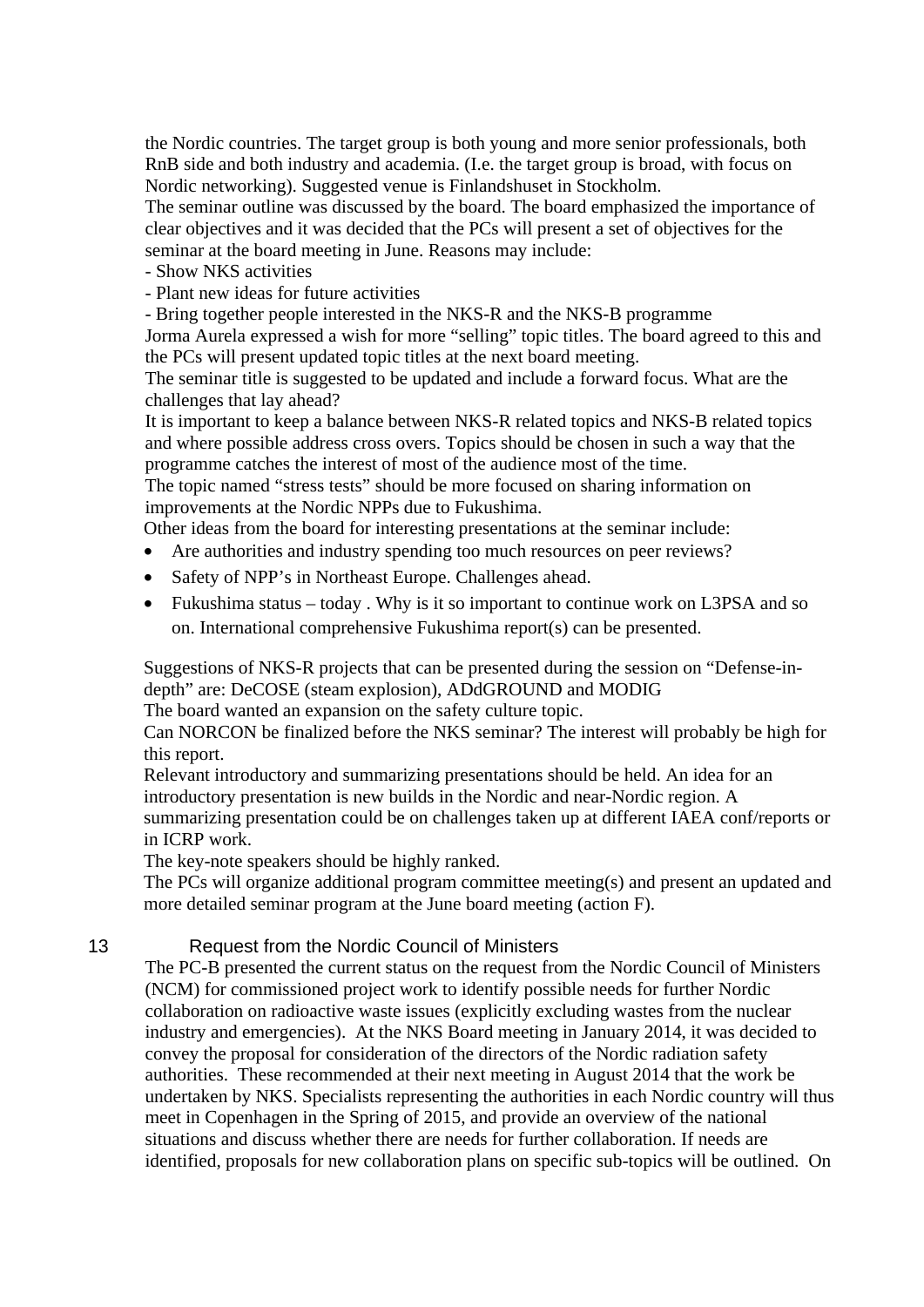the background of the results of the meeting, a short recommendation report will be written, including the national accounts as an appendix. Shortly after the Board meeting in January 2015, a contract between NKS and NCM has been signed. NCM will pay NKS 100,000 DKK for the work, which will be used to cover expenses for national experts and direct meeting costs. The directors of the Nordic radiation safety authorities will identify national participants at their earliest convenience, where this has not already been done. A date for the meeting in Copenhagen will be proposed in the near future.

#### 14 Other issues

Possible alignment of NKS research activities ( B part ) with EURATOM research activities:

Jorma Aurela had proposed at the owners meeting that NKS looks at the possibility to align NKS research activities ( B part ) with EURATOM research activities and the owners had agreed to address the proposal at the board meeting under agenda item 14 Other issues. Raimo Mustonen introduced the topic and Jorma Aurela provided further information. The proposal was met with an open mind from the board members and it was agreed to set up a small working group to explore the feasibility and practicality of such an alignment. Members of the working group are: the NKS Chair, the PC´s, Per Strand and Sisko Saloma (to be confirmed by Jorma/Raimo). The Chair requested that Sisko be the secretary of the working group and that her first task would be to develop further the ideas outlined by Raimo and Jorma and submit to the other members of the working group ASAP.

#### 15 Next meeting

Next meeting will be in Copenhagen 12 June 2015.

#### 16 End of meeting

Many thanks for a good meeting were expressed by the chairman – especially to the host Jorma Aurela. Special sincere thanks were given to Finn Ugletveit and Kaare Ulbak, who both are retiring, for their cooperation and valuable contributions to the NKS.

Sigurður M. Magnússon Chairman

Finn Physant Meeting secretary

Appendices: A: Budget decision for 2015 B: Actions from the board meeting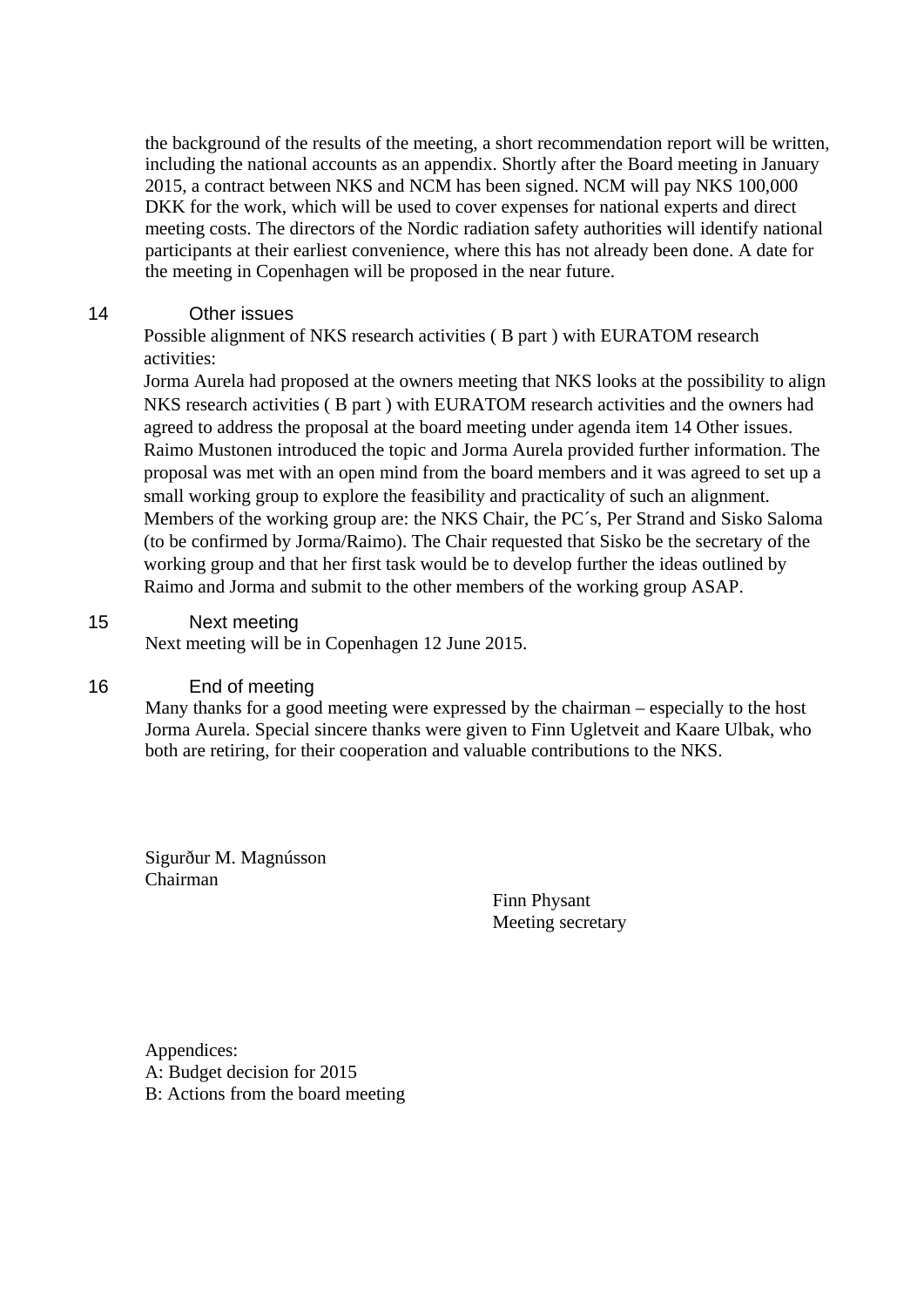## *Appendix A - NKS budget decision for 2015 - 13 January 2015*

| <b>Budgets</b>                            | Budget for 2015 | <b>Budget for</b><br>2015 | <b>Budget for</b><br>2014 |
|-------------------------------------------|-----------------|---------------------------|---------------------------|
|                                           | <b>EUR</b>      | <b>DKK</b>                | <b>DKK</b>                |
| <b>R-part</b>                             |                 |                           |                           |
| Activities                                | 456.768         | 3.400.000                 | 3.750.000                 |
| Fee PC                                    | 65.828          | 490.000                   | 480.000                   |
| <b>Travels PC</b>                         | 6.717           | 50.000                    | 50.000                    |
| Coordination                              | 6.717           | 50.000                    | 50.000                    |
| Young scientists' travel                  | 6.717           | 50.000                    | 50.000                    |
| <b>R</b> total                            | 542.748         | 4.040.000                 | 4.380.000                 |
| <b>B-part</b>                             |                 |                           |                           |
| Activities                                | 470.203         | 3.500.000                 | 4.500.000                 |
| Fee PC                                    | 65.828          | 490.000                   | 480.000                   |
| <b>Travels PC</b>                         | 6.717           | 50.000                    | 50.000                    |
| Coordination                              | 6.717           | 50.000                    | 50.000                    |
| Young scientists' travel                  | 6.717           | 50.000                    | 50.000                    |
| <b>B</b> total                            | 556.182         | 4.140.000                 | 5.130.000                 |
| Seminar 2016                              |                 |                           |                           |
| Seminar 2016                              | 13.434          | 100.000                   | 0                         |
| Seminar 2016 total                        | 13.434          | 100.000                   | 0                         |
| <b>Translation project</b>                |                 |                           |                           |
| <b>Translation project</b>                | $\pmb{0}$       | $\pmb{0}$                 | 149.206                   |
| <b>Translation total</b>                  | 0               | 0                         | 149.206                   |
| Common                                    |                 |                           |                           |
| Common various according to specification | 33.586          | 250,000                   | 250.000                   |
| <b>Common total</b>                       | 33.586          | 250.000                   | 250.000                   |
| <b>Others</b>                             |                 |                           |                           |
| Fee Secretariat                           | 86.652          | 645.000                   | 630.000                   |
| Fee Chairman incl. travels                | 61.798          | 460.000                   | 450.000                   |
| <b>Travels Secretariat</b>                | 1.343           | 10.000                    | 10.000                    |
| <b>Others total</b>                       | 149.793         | 1.115.000                 | 1.090.000                 |
| <b>TOTAL</b>                              | 1.295.744       | 9.645.000                 | 10.999.206                |
| Expected incomes according to app. 1      | 1.163.897       | 8.663.585                 | 8.856.884                 |
| <b>Surplus</b>                            | $-131.847$      | -981.415                  | $-2.142.322$              |

| Any deficits to be covered by the reserve available                                          |               |
|----------------------------------------------------------------------------------------------|---------------|
| for the board, which according to the financial status<br>report of 15 December 2014 is ca.: | 1.270.000,00  |
| Proposed budget for 2015                                                                     | $-981.414,70$ |
| Present reserve and surplus                                                                  | 288.585,30    |
| Funding reserved for use in 2014, but not used, will<br>amount to ca.:                       | 300.000,00    |
| Loss due to the development in exchange rates 2014-<br>2015 ca.:                             | $-410.000,00$ |
| Old reservations from before 2012, not used, amount<br>to ca.:                               | 900.000,00    |
| Total reserve end of January 2015: ca. DKK:                                                  | 1.078.585,30  |
| Total reserve end of January 2015: ca. EUR:                                                  | 144.901,03    |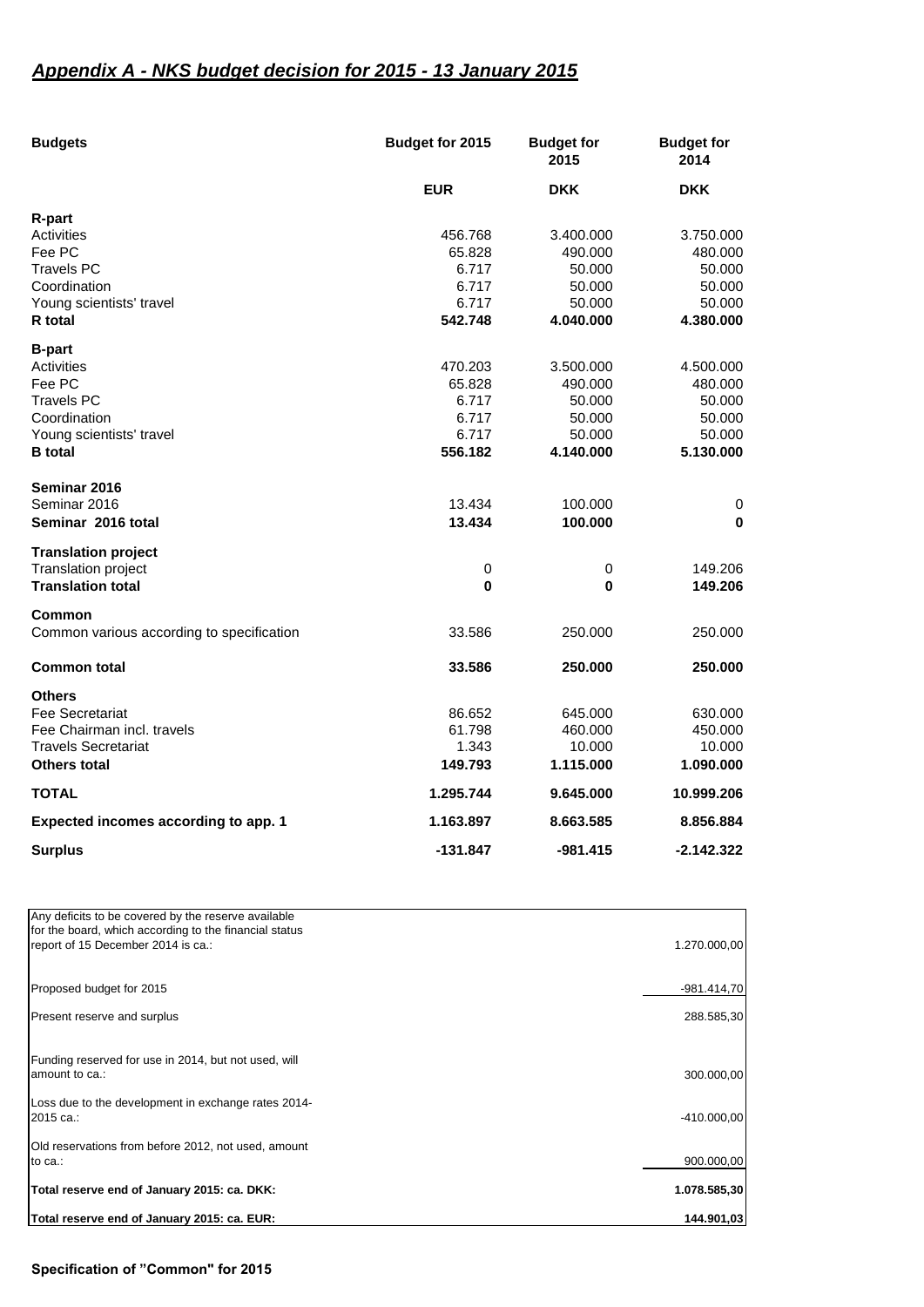|                         | 2015<br><b>EUR</b> | 2015<br><b>DKK</b> | 2014<br><b>DKK</b> |
|-------------------------|--------------------|--------------------|--------------------|
|                         |                    |                    |                    |
| Common                  |                    |                    |                    |
| Reports, materials etc. | 3.694              | 27,500             | 28.750             |
| Postage, fees           | 1.008              | 7.500              | 7.500              |
| Equipment               | 2.015              | 15.000             | 15.000             |
| Internet                | 12.091             | 90,000             | 90,000             |
| Auditing, consulting    | 8.061              | 60,000             | 58.750             |
| Information material    | 4.030              | 30,000             | 30,000             |
| Various expenses        | 2.687              | 20,000             | 20,000             |
| <b>Common total</b>     | 33.586             | 250.000            | 250,000            |

### *Appendix 1 for budget decision for 2015*

#### **Pledge for funding in 2015 - Incomes**

|                        | <b>Proposal for</b><br>2015 | <b>Proposal for</b><br>2015 | <b>Actual for</b><br>2014 |
|------------------------|-----------------------------|-----------------------------|---------------------------|
|                        | <b>EUR</b>                  | <b>DKK</b>                  | <b>DKK</b>                |
| <b>SSM</b>             | 480.209                     | 3.574.480                   | 3.801.980                 |
| <b>TEM</b>             | 340,000                     | 2.530.824                   | 2.536.502                 |
| <b>BRS</b>             | 57.400                      | 427.263                     | 428.221                   |
| <b>GR</b>              | 24.000                      | 178.646                     | 179.047                   |
| <b>NRPA</b>            | 141.004                     | 1.049.580                   | 1.128.885                 |
| <b>Total EUR / DKK</b> | 1.042.613                   | 7.760.793                   | 8.074.635                 |

| <b>SSM contribution SEK</b> | 4.550.000 |
|-----------------------------|-----------|
| NRPA contribution NOK       | 1.275.000 |

|                           | <b>EUR</b> | <b>DKK</b> | <b>DKK</b> |
|---------------------------|------------|------------|------------|
| Fortum                    | 25.250     | 187.951    | 182.777    |
| <b>TVO</b>                | 25.250     | 187.951    | 182.777    |
| Fennovoima                | 7.750      | 57.688     | 55.952     |
| IFE.                      | 12.000     | 89.323     | 85.793     |
| Forsmark                  | 13.150     | 97.883     | 95.268     |
| Ringhals                  | 12.000     | 89.323     | 89.524     |
| <b>OKG</b>                | 12.450     | 92.673     | 90.158     |
| <b>NCM</b>                | 13.434     | 100.000    | 0          |
| <b>Total EUR / DKK</b>    | 121.284    | 902.792    | 782.249    |
| <b>Complete EUR / DKK</b> | 1.163.897  | 8.663.585  | 8.856.884  |

| Exchange rates 2014/15: |          |
|-------------------------|----------|
| <b>NKS 2015:</b>        |          |
| <b>DKK</b>              | 100,0000 |
| <b>EUR</b>              | 7.4436   |
| <b>NOK</b>              | 0,8232   |
| <b>SEK</b>              | 0.7856   |
| <b>NKS 2014:</b>        |          |
| <b>SEK 2014</b>         | 0.8356   |
| <b>EUR 2014</b>         | 7.4603   |
| <b>NOK 2014</b>         | 0,8854   |
|                         |          |